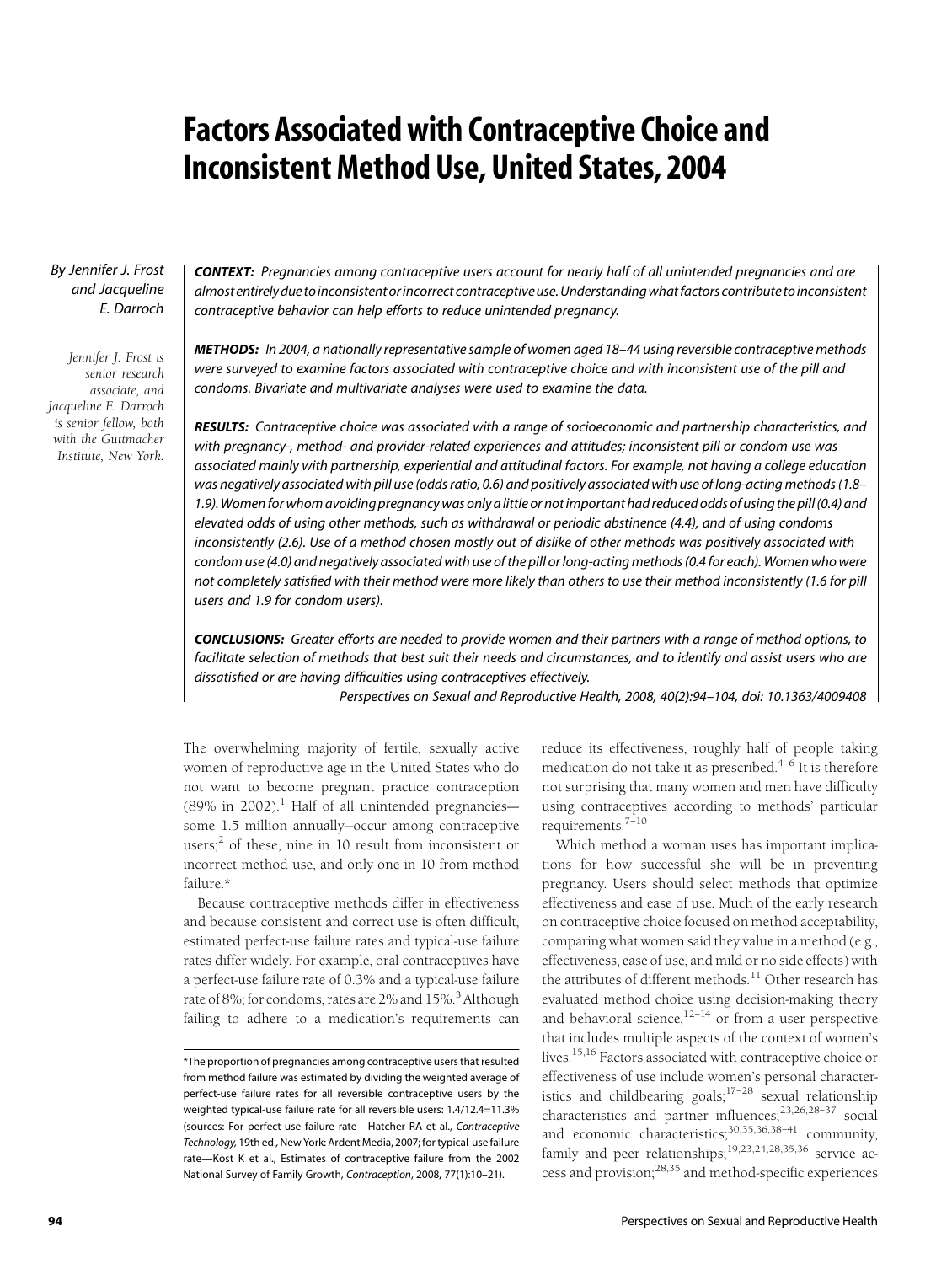and attitudes.<sup>23,24,27,37,42</sup> For example, women who are ambivalent toward pregnancy or contraceptive use exhibit practices that increase their risk of unintended pregnancy.17,43–46

To date, however, most empirical research on method choice and efficacy has focused narrowly on young people,<sup>18–20,29–33</sup> low-income individuals,<sup>21,22,24,35</sup> people from particular racial and ethnic groups,<sup>23,24,36</sup> and clinic-based samples,  $25-28,42,47$  and has investigated specific types of method use problems or specific methods.21,23,24–27,38 The few nationally representative studies available have focused mainly on examining how contraceptive choice and efficacy are associated with basic demographic, socioeconomic and relationship characteristics.37,39–41,48

In this article, we build upon prior research, presenting findings from the first nationally representative survey of U.S. women to include detailed data on contraceptive behavior and a broad range of explanatory factors. Analyses using these data have shown important associations between women's attitudes and experiences and their likelihood of experiencing periods of contraceptive nonuse while at risk for unintended pregnancy.<sup>49,50</sup> Here, we investigate factors associated with women's method choice and consistency of use among those using the most popular reversible methods—the pill and the male condom. This information is critical for assessing how to improve contraceptive service provision and better support effective contraceptive use.

# **METHODS**

## Survey

In early 2004, trained female interviewers conducted telephone interviews with a nationally representative sample of 1,978 women who were aged 18–44 and at risk of unintended pregnancy.\* Eligible women were identified through list-assisted random digit dialing. Among an initial sample of nearly 95,000 telephone numbers, 51% were identified as likely households. Of these, 60% were screened for the presence of a woman aged 18–44; at the others, the person who answered the phone refused to participate in the screening (15%), failed to begin or complete the screening after multiple callbacks (23%) or could not communicate with the interviewer (2%).

Interviewers screened and interviewed participants in either English or Spanish, using a computer-assisted telephone interview system; on average, interviews lasted 30 minutes. Some 5,593 (20%) of the screened households included a woman aged 18–44, of whom, 95% were fully screened for study eligibility. A total of 2,670 eligible women were identified, and 2,000 completed interviews, for a completion rate of 75%. We excluded 22 surveys from analysis because the respondents had had sterilizing operations that they had not reported during screening. The net response rate among all women estimated to be eligible from sampled households was 43%.†

#### Measures

•Contraceptive behavior. We defined current contraceptive use as use of a method in the month preceding the interview. Women who reported having used more than one method were classified according to their most effective method; long-acting methods (i.e., the IUD, implant, injectable and patch) were considered the most effective, followed by oral contraceptives, male condoms and other methods (i.e., withdrawal, periodic abstinence, spermicides and other barrier methods).<sup>1</sup>

Current method users answered questions about consistency and correctness of use in the past three months, including frequency of use for coital-related methods (every time they had sex, most of the time, half the time, less than half the time or none of the time); occurrence of condoms' breaking, slipping or being put on late; number of missed pills; and reasons for inconsistent use. We created composite consistency measures for pill and condom users. Women who had not missed a single active pill in the past three months were considered consistent users; $\dagger$  variation in the time of day pills were taken was not included, because guidelines for correct use focus only on missing pills $51$  and mistiming of pills alone rarely results in conception.<sup>52</sup> Women whose partners had used a condom every time they had sex and had always put it on before beginning sexual contact were considered consistent users. We included the measure of correctness of use because it is essential to effectiveness and is within users' control. We did not include condom breakage or slippage, because these events are not always due to users' actions. We did not collect consistency information for users of long-acting methods or periodic abstinence.

• Explanatory factors. Women answered questions about their socioeconomic and sexual partnership characteristics, and their method- and provider-related experiences and attitudes. Complete details about measurements of some explanatory factors have been published elsewhere $49,50$  or are available from the authors.

Socioeconomic characteristics measured in the survey were women's age, race and ethnicity, nativity status (for Hispanic respondents only, education, and poverty and health insurance status. For poverty status, we used federal eligibility criteria for subsidized family planning

†We calculated the net response rate by multiplying the completion rate (75%) by the household screening rate (60%), and multiplying the product by the participation rate of age-eligible women (95%). On the basis of households that completed screening, we estimated that 10% of the 48,000 likely households had an eligible woman present.

‡Active pills are those that contain hormones. Women were asked ''How many pills that you were supposed to take did you skip? (That is, how many of the hormone pills did you skip?)''

<sup>\*</sup>Women were considered at risk of unintended pregnancy if, at the time of the survey, they had had heterosexual intercourse in the past year; were not pregnant, two months or less postpartum, or trying to become pregnant; and were not sterile for either contraceptive or noncontraceptive reasons.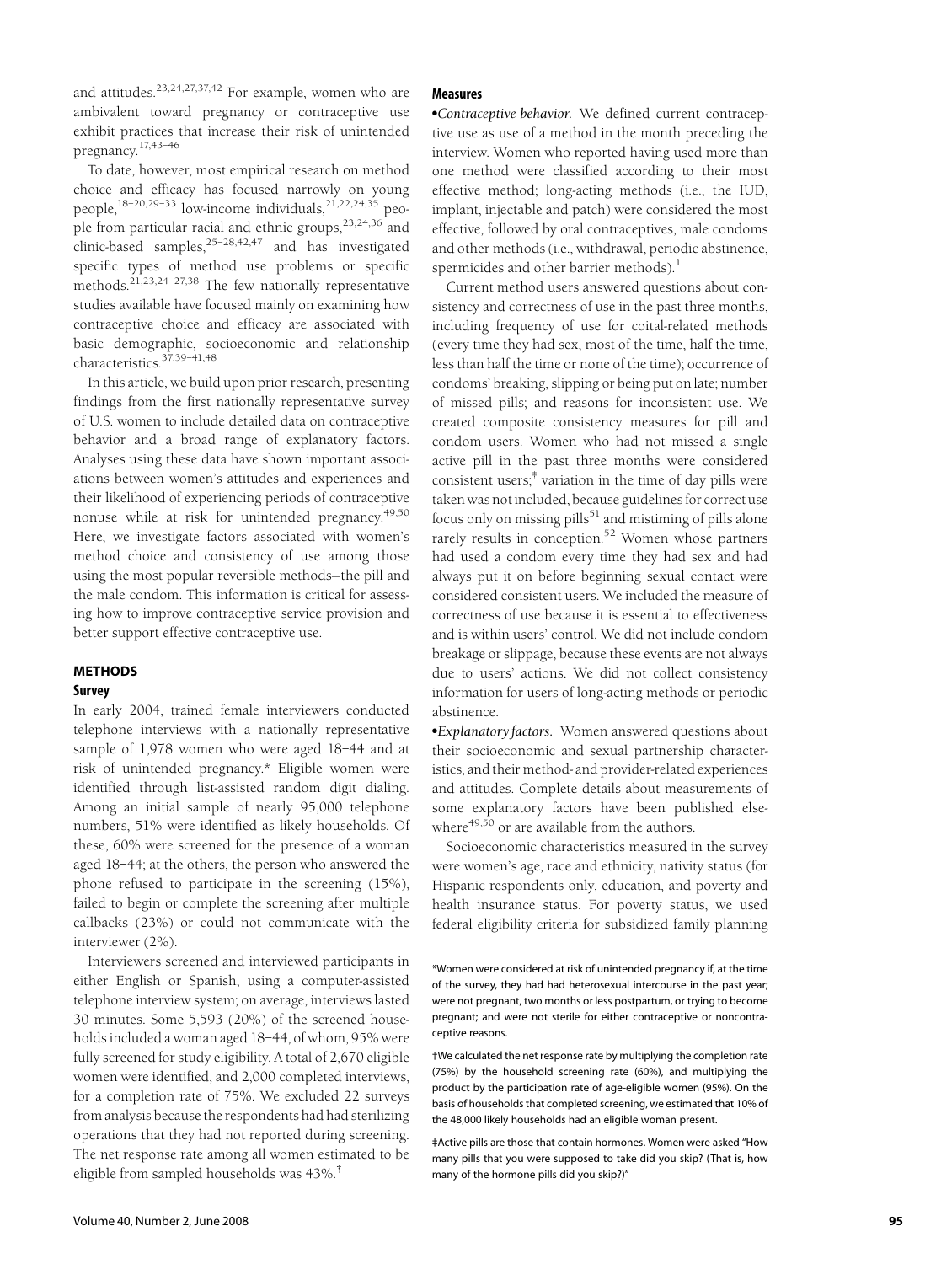TABLE 1. Percentage distribution of nonsterilized women 18–44 at risk of unintended pregnancy, by selected characteristics, Guttmacher Institute 2004 survey of women at risk and 2002 National Survey of Family Growth (NSFG)

| Characteristic                 | Survey of women           | <b>NSFG</b><br>$(N=28, 255, 000)$    |       |  |  |  |  |  |
|--------------------------------|---------------------------|--------------------------------------|-------|--|--|--|--|--|
|                                | Unweighted<br>$(N=1.978)$ | Weighted <sup>+</sup><br>$(N=1.978)$ |       |  |  |  |  |  |
| Age                            |                           |                                      |       |  |  |  |  |  |
| $18 - 24$                      | 24.8                      | 31.7                                 | 31.7  |  |  |  |  |  |
| $25 - 34$                      | 43.0                      | 39.9                                 | 39.9  |  |  |  |  |  |
| $35 - 44$                      | 32.3                      | 28.4                                 | 28.4  |  |  |  |  |  |
| <b>Marital status</b>          |                           |                                      |       |  |  |  |  |  |
| Married                        | 61.0                      | 48.0                                 | 48.0  |  |  |  |  |  |
| Formerly married               | 8.3                       | 10.1                                 | 10.0  |  |  |  |  |  |
| Never-married                  | 30.6                      | 42.1                                 | 42.1  |  |  |  |  |  |
| Race/ethnicity                 |                           |                                      |       |  |  |  |  |  |
| White                          | 64.0                      | 66.5                                 | 66.5  |  |  |  |  |  |
| Hispanic                       | 17.6                      | 14.5                                 | 14.5  |  |  |  |  |  |
| <b>Black</b>                   | 11.5                      | 12.9                                 | 12.9  |  |  |  |  |  |
| Asian/other                    | 7.0                       | 6.1                                  | 6.1   |  |  |  |  |  |
| % of federal poverty level     |                           |                                      |       |  |  |  |  |  |
| < 100                          | 14.8                      | 16.4                                 | 17.0  |  |  |  |  |  |
| 100-249                        | 29.7                      | 30.2                                 | 29.7  |  |  |  |  |  |
| >250                           | 55.4                      | 53.4                                 | 53.4  |  |  |  |  |  |
| <b>Parity</b>                  |                           |                                      |       |  |  |  |  |  |
| 0                              | 33.3                      | 38.8                                 | 42.2  |  |  |  |  |  |
| 1                              | 24.2                      | 23.5                                 | 24.0  |  |  |  |  |  |
| $\overline{2}$                 | 26.6                      | 24.1                                 | 20.4  |  |  |  |  |  |
| $\geq$ 3                       | 15.8                      | 13.6                                 | 13.5  |  |  |  |  |  |
| Desire to have (more) children |                           |                                      |       |  |  |  |  |  |
| Yes                            | 49.5                      | 53.5                                 | 55.1  |  |  |  |  |  |
| No.                            | 41.7                      | 38.1                                 | 42.8  |  |  |  |  |  |
| Unsure                         | 8.8                       | 8.4                                  | 2.1   |  |  |  |  |  |
| Total                          | 100.0                     | 100.0                                | 100.0 |  |  |  |  |  |

†Weighted by age, marital status, and race and ethnicity.

services to group women into two income categories: below 250% of the federal poverty level and at or above 250%; in 2002, 250% of poverty was equivalent to a total annual income of \$45,250 for a family of four. For insurance status, those who had had both private insurance and Medicaid coverage during the last year (5% of women) were combined with women who had had only Medicaid coverage.

Several sexual partnership characteristics were included: current union status, duration of current relationship, number of sexual partnerships in the prior year and frequency of intercourse in the prior three months. Other variables were investigated, but were not significant in exploratory regressions and were eliminated from the final models: women's assessment of the adequacy of partner communication about contraception, women's level of worry about HIV and AIDS, women's and their

partners' desire for additional children and whether women's partners had ever insisted on sex in the past three months when they were not interested.

Pregnancy-related experiences and attitudes explored in the survey were parity, experience of an unintended pregnancy, how important respondents felt it was to avoid becoming pregnant at the time (measured on a four-point scale ranging from very important to not at all important) and how strongly they agreed or disagreed with the statement ''It doesn't matter whether I use birth control or not; when it is my time to get pregnant, it will happen'' (measured on a five-point scale ranging from strongly agree to strongly disagree).

To assess method-related experiences and attitudes, we asked about duration of use, how satisfied or dissatisfied women were with their current method (measured on a five-point scale ranging from completely satisfied to completely dissatisfied) and what motivated women's method choice. Two questions explored motivations underlying method choice: ''Would you say that you are using [method] now mostly because you like this method or mostly because you don't like the other methods available?'' and ''If you could use any birth control method available and you did not have to worry about cost, would you like to switch methods?'' We combined the responses from two questions about the occurrence and patterns of dual or multiple contraceptive use to construct a measure that distinguishes between alternating or simultaneous use of more than one method in the prior month (no current dual or multiple method use, alternating dual or multiple method use and simultaneous dual or multiple method use).

In addition to asking women what type of provider they relied on for contraceptive or other women's health care services (private doctor, clinic or no visit in the prior two years), we measured attitudes about provider experiences by asking women to rate, using a five-point Likert scale, how strongly they agreed or disagreed with seven statements about their last visit for such services.\* We conducted a factor analysis and found that five items loaded together. These five items were grouped into a summary measure of provider satisfaction. The remaining two items were kept separate, and only one—whether women usually see the same doctor or clinician at each visit—was included in this analysis.

#### Analysis

We compared key demographic characteristics of our survey respondents with those of similar respondents to the 2002 National Survey of Family Growth (Table 1). Our respondents were slightly older, and greater proportions were married or Hispanic; we constructed sample weights that adjusted for these subgroup differences, while maintaining the same total sample size for both weighted and unweighted data. Weighted data were used in all analyses presented here, which are limited to the 1,640 respondents who were using a reversible

<sup>\*</sup>The seven statements were ''The people who work there make an effort to find out my needs''; ''The health care I receive there is of good quality''; ''The rooms and equipment are all clean''; ''The staff who work there treat me with respect"; "Getting service there is orderly and pleasant"; ''I usually see the same doctor or clinician every time I go there''; and ''If I have questions about my contraceptive method, I know I can call the office and talk to someone.''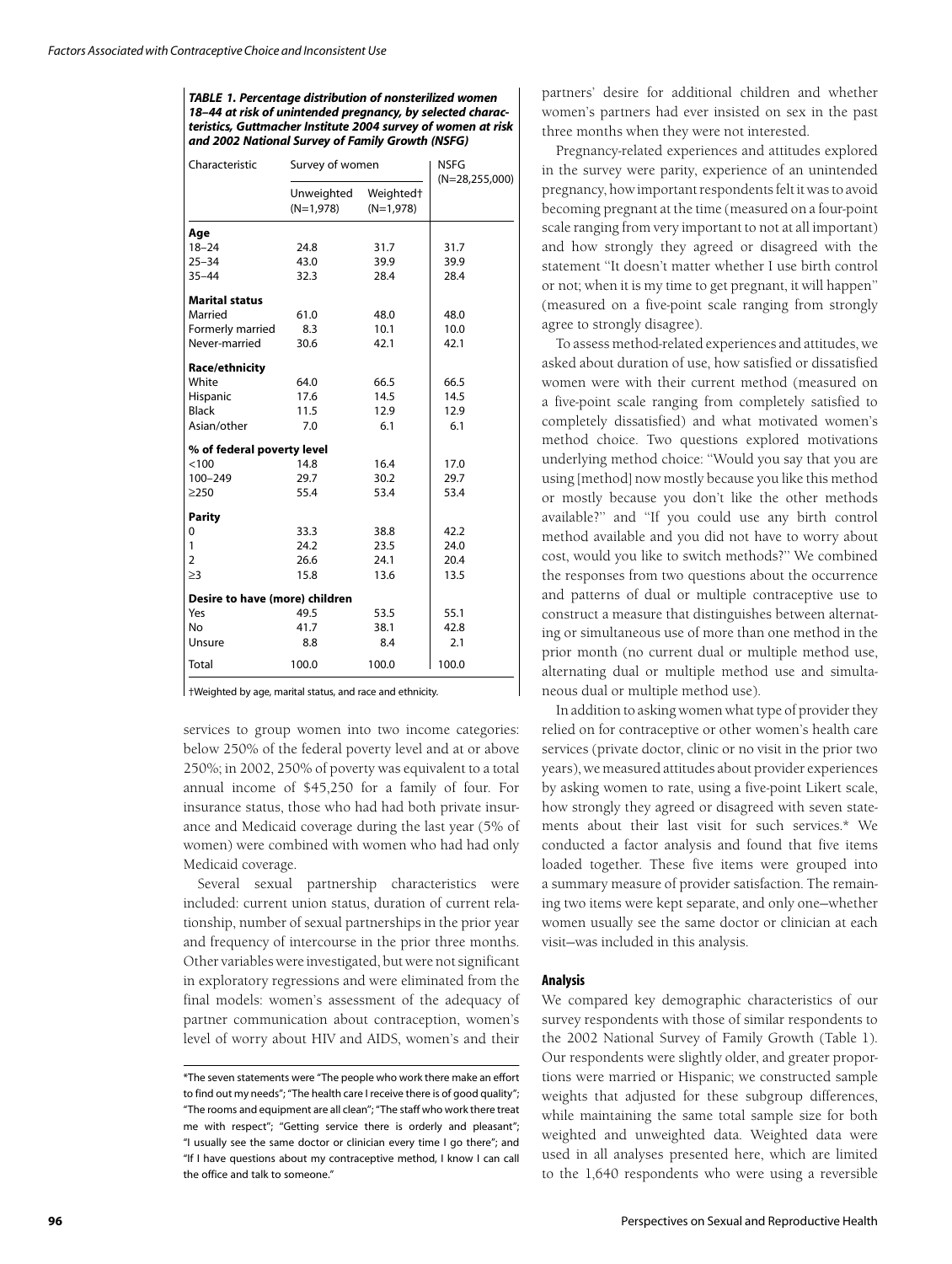TABLE 2. Percentage distribution of women using reversible contraceptives, by current method used, according to socioeconomic and partnership characteristics; and odds ratios from logistic regression analyses examining associations between characteristics and use of specific methods

| Characteristic                          | N     | %       |                 |         |              | Odds ratio |           |                 |           |           |
|-----------------------------------------|-------|---------|-----------------|---------|--------------|------------|-----------|-----------------|-----------|-----------|
|                                         |       | Pill    | Long-<br>acting | Condom  | Other        | Total      | Pill      | Long-<br>acting | Condom    | Other     |
| <b>ALL</b>                              | 1,641 | 37.7    | 17.9            | 32.3    | 12.1         | 100.0      | na        | na              | na        | na        |
| SOCIOECONOMIC<br>Age                    |       |         |                 |         |              |            |           |                 |           |           |
| $18-24$ (ref)                           | 533   | 41.1    | 20.1            | 31.3    | 7.5          | 100.0      | 1.00      | 1.00            | 1.00      | 1.00      |
| $25 - 34$                               | 672   | 38.2    | 18.9            | 30.4    | $12.5+$      | 100.0      | 0.94      | 0.78            | 1.17      | 1.54      |
| $35 - 44$                               | 436   | 32.9+   | 13.6+           | 36.3    | $17.2+$      | 100.0      | 0.76      | $0.53**$        | $1.57*$   | $2.10**$  |
| Race/ethnicity/nativity                 |       |         |                 |         |              |            |           |                 |           |           |
| White (ref)                             | 1,133 | 43.2    | 15.4            | 28.0    | 13.4         | 100.0      | 1.00      | 1.00            | 1.00      | 1.00      |
| Hispanic, native-born                   | 88    | 33.0    | 17.0            | 37.5    | 12.5         | 100.0      | 0.69      | 0.82            | $1.75*$   | 0.88      |
| Hispanic, foreign-born                  | 131   | 22.7†   | $31.1+$         | 36.4    | 9.8          | 100.0      | 0.64      | $2.26**$        | 1.32      | $0.41*$   |
| <b>Black</b>                            | 191   | 24.7†   | $26.3+$         | $43.2+$ | $5.8+$       | 100.0      | $0.53***$ | $1.61*$         | $1.98***$ | $0.39***$ |
| Asian/other                             | 96    | $23.2+$ | 13.7§           | 51.6+   | 11.6         | 100.0      | $0.46***$ | 1.04            | $2.77***$ | 0.59      |
| <b>Education</b>                        |       |         |                 |         |              |            |           |                 |           |           |
| $\geq$ college (ref)                    | 575   | 47.8    | 9.7             | 30.8    | 11.7         | 100.0      | 1.00      | 1.00            | 1.00      | 1.00      |
| Some college                            | 592   | 35.8†   | 20.6†           | 31.9    | 11.7         | 100.0      | $0.64**$  | $1.94***$       | 1.04      | 1.18      |
| ≤high school/GED                        | 471   | 28.0+,‡ | 24.4+           | 34.5    | 13.1         | 100.0      | $0.62**$  | $1.79***$       | 0.99      | 1.41      |
| % of federal poverty level              |       |         |                 |         |              |            |           |                 |           |           |
| $<$ 250 (ref)                           | 830   | 31.9    | 22.2            | 35.3    | 10.6         | 100.0      | 1.00      | 1.00            | 1.00      | 1.00      |
| $\geq$ 250                              | 810   | 43.7†   | $13.5+$         | $29.1+$ | 13.7         | 100.0      | 1.13      | 1.01            | 0.78      | 1.19      |
| Insurance coverage                      |       |         |                 |         |              |            |           |                 |           |           |
| Private only (ref)                      | 1,129 | 42.9    | 14.6            | 29.9    | 12.6         | 100.0      | 1.00      | 1.00            | 1.00      | 1.00      |
| Medicaid                                | 290   | $22.4+$ | $29.7+$         | 37.2    | 10.7         | 100.0      | $0.52***$ | 1.28            | $1.50*$   | 1.09      |
| None                                    | 219   | $31.2+$ | 19.3‡           | 37.6    | 11.9         | 100.0      | 0.89      | 1.20            | 1.11      | 1.09      |
| <b>PARTNERSHIP</b>                      |       |         |                 |         |              |            |           |                 |           |           |
| <b>Union status</b>                     |       |         |                 |         |              |            |           |                 |           |           |
| Married (ref)                           | 822   | 34.7    | 18.0            | 31.1    | 16.2         | 100.0      | 1.00      | 1.00            | 1.00      | 1.00      |
| Cohabiting                              | 333   | 39.3    | 21.0            | 24.9    | 14.7         | 100.0      | 0.90      | 0.75            | 0.99      | $1.68*$   |
| Unmarried, not cohabiting               | 484   | 41.5+   | 15.5            | 39.3+,‡ | $3.7 + +$    | 100.0      | 0.87      | $0.57*$         | $2.04***$ | 0.48      |
| Duration of relationship (in yrs.)      |       |         |                 |         |              |            |           |                 |           |           |
| $>4$ (ref)                              | 917   | 33.0    | 17.2            | 33.4    | 16.4         | 100.0      | 1.00      | 1.00            | 1.00      | 1.00      |
| $2 - 4$                                 | 281   | 44.8+   | 19.9            | 26.7    | $8.5 +$      | 100.0      | $1.64***$ | 1.24            | $0.62*$   | 0.63      |
| $<$ 2                                   | 288   | 42.4†   | 17.7            | 31.9    | $8.0 +$      | 100.0      | $1.53*$   | 1.33            | $0.59*$   | 0.86      |
| No relationship                         | 155   | 44.2†   | 18.2            | 36.4    | $1.3 + +5.5$ | 100.0      | $1.91*$   | 1.66            | $0.52*$   | $0.21*$   |
| No. of partners in last year            |       |         |                 |         |              |            |           |                 |           |           |
| $1$ (ref)                               | 1,389 | 38.2    | 17.9            | 30.8    | 13.2         | 100.0      | 1.00      | 1.00            | 1.00      | 1.00      |
| $\geq$ 2                                | 249   | 34.9    | 17.7            | 41.0+   | $6.4+$       | 100.0      | $0.65*$   | 1.13            | 1.43      | 1.16      |
| Frequency of intercourse in last 3 mos. |       |         |                 |         |              |            |           |                 |           |           |
| $\geq$ 2 times/week (ref)               | 721   | 38.7    | 20.9            | 28.2    | 12.2         | 100.0      | 1.00      | 1.00            | 1.00      | 1.00      |
| 2-4 times/month                         | 663   | 36.5    | 16.4            | $35.1+$ | 11.9         | 100.0      | 0.85      | 0.87            | $1.52***$ | 0.82      |
| ≤once/month                             | 235   | 38.6    | $12.3+$         | 36.4†   | 12.7         | 100.0      | 0.92      | $0.49**$        | 1.34      | $1.98*$   |

\*p<.05. \*\*p<.01. \*\*\*p<.001. †Significantly different from percentage in first row at p<.05. ‡Significantly different from percentage in second row at p<.05. §Significantly different from percentage in third row at p<.05. Notes: Ns are weighted. Regressions include all variables listed in Table 3 (page 98). Long-acting methods are the injectable, patch, IUD, ring and implant. Other methods are withdrawal, periodic abstinence, spermicides and other barrier methods. Medicaid category includes women who are covered by both Medicaid and private insurance. na=not applicable. ref=reference group.

contraceptive method during the month in which they were surveyed.

All tabulations were performed using SPSS, version 13. Bivariate associations were tested using two-tailed t tests with significance of p<.05. Tests were adjusted for multiple comparisons using the Bonferroni correction factor.<sup>53</sup> We performed two sets of multiple logistic regression analyses. In the first, we constructed separate models to assess predictors of use of four methods among all method users. In the second, we constructed models assessing predictors of inconsistent use among all women whose most effective method was the pill or condoms.\*

## RESULTS Method Choice

In 2004, 38% of all women aged 18–44 using reversible methods were using oral contraceptives (Table 2); 18% were using other hormonal or long-acting methods (7% injectable, 5% patch and 5% IUD), 32% male condoms

<sup>\*</sup>We also conducted the method choice analyses using multinomial logistic regression, with the most commonly used method—oral contraceptives—as the reference category. The results closely matched those obtained using separate logistic regressions for each method, but were more cumbersome to report and are not included here.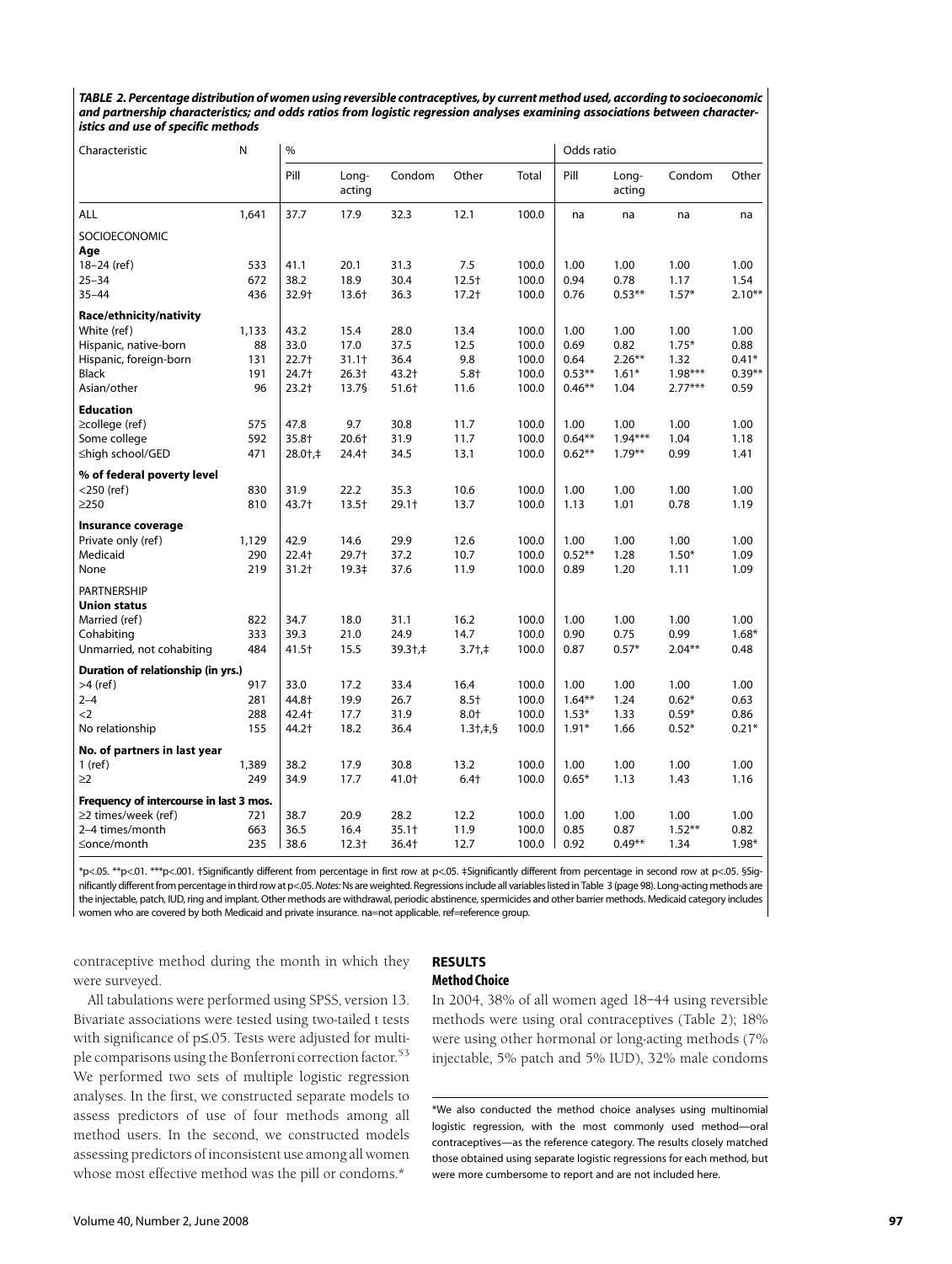TABLE 3. Percentage distribution of women using reversible contraceptives, by current method used, according to pregnancy-, method- and provider-related experiences and attitudes; and odds ratios from logistic regression analyses examining associations between experiences and attitudes and use of specific methods

| Experience or attitude                                                                                                                          | N                   | %                          |                              |                                  |                              |                         | Odds ratio                |                          |                           |                                |
|-------------------------------------------------------------------------------------------------------------------------------------------------|---------------------|----------------------------|------------------------------|----------------------------------|------------------------------|-------------------------|---------------------------|--------------------------|---------------------------|--------------------------------|
|                                                                                                                                                 |                     | Pill                       | Long-<br>acting              | Condom Other                     |                              | Total                   | Pill                      | Long-<br>acting          | Condom Other              |                                |
| <b>ALL</b>                                                                                                                                      | 1,641               | 37.7                       | 17.9                         | 32.3                             | 12.1                         | 100.0                   | na                        | na                       | na                        | na                             |
| PREGNANCY<br><b>Parity</b><br>$0$ (ref)<br>1                                                                                                    | 637<br>377          | 49.8<br>$32.1+$            | 11.4<br>21.8+                | 31.2<br>31.6                     | 7.5<br>14.6†                 | 100.0<br>100.0          | 1.00<br>0.81              | 1.00<br>$1.67*$          | 1.00<br>0.87              | 1.00<br>1.20                   |
| $\geq$ 2                                                                                                                                        | 626                 | 28.8+                      | 21.9 <sup>+</sup>            | 33.8                             | $15.5+$                      | 100.0                   | 0.70                      | $1.97**$                 | 0.87                      | 1.19                           |
| No. of unintended pregnancies<br>$0$ (ref)<br>$\geq$ 1                                                                                          | 976<br>664          | 43.9<br>28.8+              | 12.6<br>25.6+                | 33.2<br>30.9                     | 10.3<br>14.8 <sup>+</sup>    | 100.0<br>100.0          | 1.00<br>$0.73*$           | 1.00<br>$2.10***$        | 1.00<br>$0.66***$         | 1.00<br>1.30                   |
| Importance of avoiding pregnancy<br>Very (ref)<br>Somewhat<br>A little/not                                                                      | 1,045<br>335<br>261 | 40.5<br>41.5<br>$21.9 + +$ | 18.8<br>17.3<br>15.0         | 33.7<br>$25.7+$<br>35.0          | 7.1<br>$15.5+$<br>$28.1 + +$ | 100.0<br>100.0<br>100.0 | 1.00<br>0.96<br>$0.38***$ | 1.00<br>0.91<br>0.77     | 1.00<br>0.83<br>1.14      | 1.00<br>$2.01***$<br>$4.42***$ |
| <b>Fatalistic attitude toward</b><br>pregnancy/birth control<br>Disagree/neutral (ref)<br>Agree                                                 | 1,168<br>473        | 40.9<br>30.0+              | 17.7<br>18.2                 | 31.9<br>33.2                     | 9.5<br>18.6+                 | 100.0<br>100.0          | 1.00<br>0.96              | 1.00<br>0.82             | 1.00<br>0.82              | 1.00<br>$1.91***$              |
| <b>METHOD AND PROVIDER</b><br><b>Reason for method use</b><br>Mostly like method/both like and dislike (ref)<br>Mostly don't like other methods | 1,017<br>624        | 46.1<br>$24.1+$            | 21.9<br>$11.2+$              | 21.9<br>49.1+                    | 10.0<br>15.6†                | 100.0<br>100.0          | 1.00<br>$0.37***$         | 1.00<br>$0.42***$        | 1.00<br>$4.04***$         | 1.00<br>$1.42*$                |
| Would change method if cost<br>were not an issue<br>No (ref)<br>Yes                                                                             | 1,134<br>506        | 42.6<br>26.8+              | 19.6<br>13.8+                | 27.0<br>44.0+                    | 10.7<br>$15.4+$              | 100.0<br>100.0          | 1.00<br>$0.58***$         | 1.00<br>$0.46***$        | 1.00<br>$2.18***$         | 1.00<br>$1.90***$              |
| <b>Type of provider</b><br>Private doctor (ref)<br>Clinic<br>None                                                                               | 1,031<br>472<br>137 | 41.8<br>38.0<br>$6.6 + +$  | 16.8<br>$23.1+$<br>$7.3 + +$ | 28.8<br>29.3<br>$68.6\dagger$ ,# | 12.6<br>9.6<br>17.5‡         | 100.0<br>100.0<br>100.0 | 1.00<br>1.06<br>$0.10***$ | 1.00<br>1.05<br>$0.33**$ | 1.00<br>0.90<br>$4.71***$ | 1.00<br>0.97<br>1.57           |
| Model $R^2$ (Nagelkerke)                                                                                                                        | na                  | na                         | na                           | na                               | na                           | na                      | 0.269                     | 0.194                    | 0.267                     | 0.217                          |

\*p<.05. \*\*p<.01. \*\*\*p<.001. †Significantly different from percentage in first row at p<.05. ‡Significantly different from percentage in second row at p<.05. Notes: Ns are weighted. Regressions include all variables listed in Table 2. Long-acting methods are the injectable, patch, IUD, ring and implant. Other methods are withdrawal, periodic abstinence, spermicides and other barrier methods. na=not applicable. ref=reference group.

and 12% other methods (6% periodic abstinence and 6% withdrawal). Twenty-nine percent of women reported using more than one method, and 41% had been using their method for at least five years (not shown). Thirtyseven percent of reversible method users, however, reported not being completely satisfied with their method; a similar proportion (38%) reported using their current method mostly because they disliked other options, and slightly fewer (31%) would change methods if not for the cost. Some 58% of women who were using condoms and 24% of those using the pill reported choosing those methods because they did not like other methods.

•Oral contraceptives. Socioeconomic and sexual partnership characteristics, as well as pregnancy- and methodrelated experiences and attitudes, were significantly associated with oral contraceptive use in bivariate analyses. For example, a greater proportion of white women than of foreign-born Hispanics, blacks, and Asians and other women were using the pill (43% vs. 23–25%; Table 2). Also, pill use was less common among women in relationships of more than four years' duration than among those in shorter relationships or not currently involved (33% vs. 42–45%). In addition, a greater proportion of women who had ever had an unintended pregnancy than of those who had not were using the pill (44% vs. 29%; Table 3). Furthermore, pill use was more common among women who felt that it was very important to avoid pregnancy than among those who felt it was not or only a little important (41% vs. 22%), and among women who disagreed with the statement that it does not matter whether one uses a method than among those who agreed (41% vs. 30%).

In multivariate analyses, blacks and Asians and other women had half the odds of white women of using oral contraceptives (odds ratios, 0.5; Table 2); women who had nomore than a high school education or some college were less likely than college graduates (0.6), and women covered by Medicaid were less likely than those with private insurance (0.5), to use the pill. In addition, pill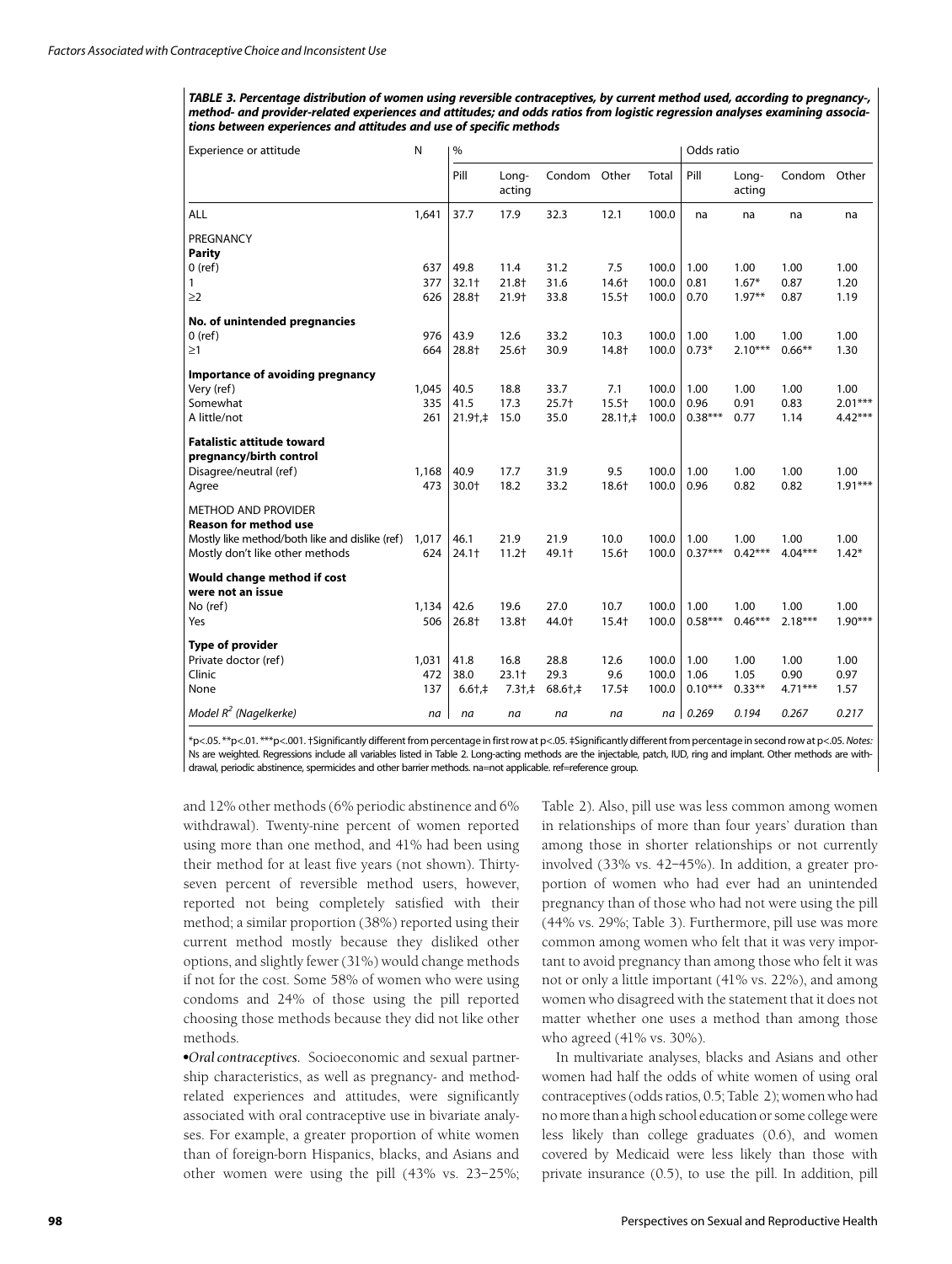use was positively associated with not currently being in a relationship of more than four years' duration (1.5–1.9), and negatively associated with having had two or more partners in the last year (0.7) and ever having had an unintended pregnancy (0.7; Table 3). Finally, compared with women who felt that it was very important to avoid pregnancy, women who felt that it was a little or not important had reduced odds of using the pill (0.4); pill use was also negatively associated with choosing a method mostly because of dislike of other options and wanting to change methods if cost were not an issue (0.4 and 0.6, respectively).

•Long-acting methods. All of the included socioeconomic characteristics were significantly associated with use of long-acting methods in bivariate analyses (Table 2). For example, 20% of 18–24-year-olds used long-acting methods, compared with 14% of women aged 35–44; greater proportions of blacks and foreign-born Hispanics than of whites used such methods (26–31% vs. 15%). However, only one sexual partnership characteristic was significant: Long-acting method use was more common among women who had sex two or more times a week than among those who had sex no more than once a month (21% vs. 12%). Greater proportions of women who had ever had an unintended pregnancy or a birth than of those who had not were using long-acting methods (22–26% vs. 11–13%; Table 3). And long-acting method use was less common among women who chose their method mostly because they disliked other options than among those who liked their method (11% vs. 22%) and among those who would change methods if cost were not an issue than among those who would not (14% vs. 20%).

After adjustment for all measured factors, black women and foreign-born Hispanics had higher odds than white women of using long-acting methods (odds ratios, 1.6 and 2.3, respectively; Table 2), and women who had no more than a high school education or some college had higher odds than college graduates of using such methods (1.8–1.9). Women aged 35–44 were less likely than 18–24-year-olds (0.5), women who were unmarried and not cohabiting were less likely than married women (0.6) and women who had sex once or less a month in the last three months were less likely than those who had sex two or more times a week (0.5) to use long-acting methods. In addition, women who had ever given birth or had ever had an unintended pregnancy had elevated odds of using long-acting methods (1.7–2.1; Table 3). Women who reported choosing their method mostly because they disliked other methods and those who would like to change their method if cost were not an issue were less likely than those who did not share these sentiments to be using long-acting methods (0.4–0.5).

• Male condoms. Condom use was more common among black women and Asians and other women than among whites (43–52% vs. 28%; Table 2), and among unmarried and noncohabiting women than among their married counterparts (39% vs. 31%). Also, compared with women who had had sex at least twice a week, greater proportions of women who had sex less frequently were using condoms 35–36% vs. 28%). In addition, condom use was more common among women who chose their method mostly because they disliked other options than among those who liked their method (49% vs. 22%; Table 3) and among those who would change methods if not for the cost than among those who would not (44% vs. 27%).

In multivariate analyses, the odds of using condoms were higher among women aged 35–44, minority groups other than foreign-born Hispanics, women on Medicaid, those who were unmarried and not cohabiting, and those who had had sex 2–4 times a month in the last three months (odds ratios, 1.5–2.8; Table 2). Women not currently in a relationship and those in relationships of less than four years' duration had reduced odds of using condoms (0.5–0.6), as did those who had ever had an unintended pregnancy (0.7; Table 3). Furthermore, condom use was positively associated with choosing the method mostly because of dislike of other methods (4.0) and with wanting to change methods if cost were not an issue (2.2).

•Other methods. Eight percent of 18-24-year-olds reported using other contraceptive methods (mostly periodic abstinence and withdrawal), compared with 13–17% of older women (Table 2); a smaller proportion of black women than of whites used such methods (6% vs. 13%). Other method use was least common among unmarried, noncohabiting women (4%) and those not in a current relationship (1%). In addition, use of other methods was associated with all of the pregnancy- and method-related factors: For example, use of other methods was more common among women who felt that it was not or only a little important to avoid pregnancy than among those who felt it was very important (16–28% vs. 7%; Table 3), and among women who chose their method mostly because they disliked other options than among those who liked their method (16% vs. 10%).

Mirroring the bivariate findings, in multivariate analyses, women's use of other contraceptive methods was positively associated with being aged 35–44, cohabiting and having sex once a month or less during the previous three months (odds ratios, 1.7–2.1; Table 2). Foreignborn Hispanic women and blacks were less likely than whites to use other methods (0.4 each), and women who were not currently in a relationship were less likely than those in a long-term relationship to use such methods (0.2). In addition, use of other methods was positively associated with not believing that it was very important to avoid pregnancy (2.0–4.4; Table 3), having a fatalistic attitude toward pregnancy and birth control (1.9), choosing a method mostly because of dislike of other options (1.4) and wanting to change methods if not for the cost (1.9).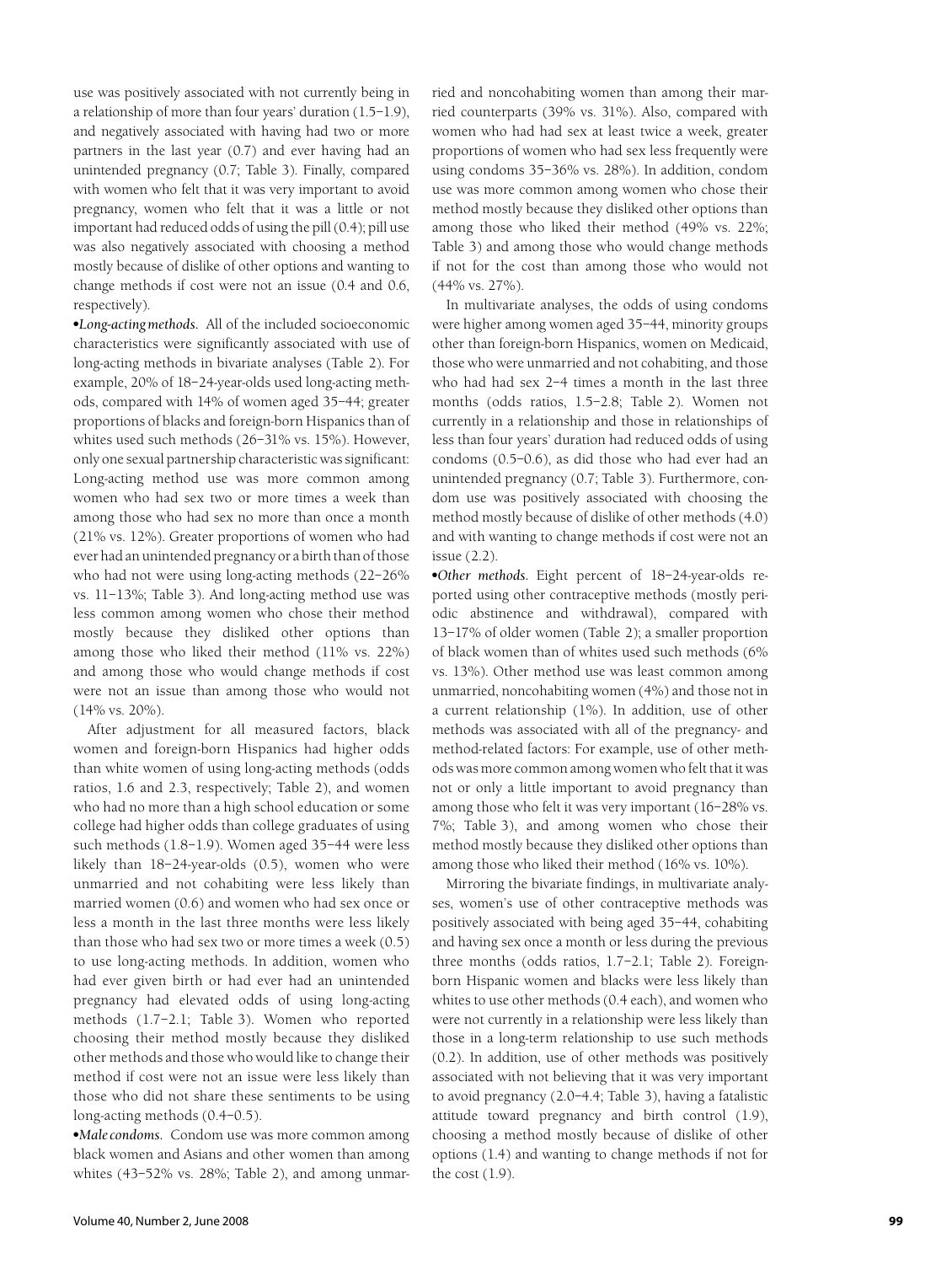TABLE 4. Percentage of women using oral contraceptives or condoms who reported inconsistent use, by socioeconomic and partnership characteristics; and odds ratios from logistic regression analyses examining associations between characteristics and inconsistent method use

| Characteristic                                                 | Pill |         | Condom |         | Odds ratio |         |  |
|----------------------------------------------------------------|------|---------|--------|---------|------------|---------|--|
|                                                                | N    | $\%$    | N      | $\%$    | Pill       | Condom  |  |
| <b>ALL</b>                                                     | 619  | 38.2    | 529    | 61.1    | na         | na      |  |
| <b>SOCIOECONOMIC</b>                                           |      |         |        |         |            |         |  |
| Age                                                            |      |         |        |         |            |         |  |
| 18-24 (ref)                                                    | 219  | 44.7    | 167    | 62.0    | 1.00       | 1.00    |  |
| $25 - 34$                                                      | 257  | 34.5    | 204    | 63.2    | 0.77       | 1.21    |  |
| $35 - 44$                                                      | 143  | 35.0    | 158    | 57.2    | 0.92       | 1.16    |  |
| Race/ethnicity/nativity                                        |      |         |        |         |            |         |  |
| White (ref)                                                    | 490  | 37.3    | 317    | 59.0    | 1.00       | 1.00    |  |
| Hispanic, native-born                                          | 29   | 43.3    | 33     | 63.6    | 1.79       | 1.01    |  |
| Hispanic, foreign-born                                         | 30   | 36.7    | 48     | $81.3+$ | 2.22       | $3.19*$ |  |
| <b>Black</b>                                                   | 47   | 47.9    | 82     | 63.4    | 1.45       | 1.04    |  |
| Asian/other                                                    | 22   | 34.8    | 49     | 49.0§   | 0.72       | 0.47    |  |
| <b>Education</b>                                               |      |         |        |         |            |         |  |
| $\geq$ college (ref)                                           | 275  | 38.8    | 177    | 61.9    | 1.00       | 1.00    |  |
| Some college                                                   | 212  | 35.8    | 189    | 57.7    | 0.82       | 0.78    |  |
| ≤high school                                                   | 132  | 40.5    | 163    | 64.4    | 1.12       | 0.69    |  |
| % of federal poverty level                                     |      |         |        |         |            |         |  |
| $<$ 250 (ref)                                                  | 265  | 37.4    | 293    | 66.6    | 1.00       | 1.00    |  |
| $\geq$ 250                                                     | 354  | 39.0    | 236    | 54.4+   | 1.04       | 0.76    |  |
| Insurance coverage                                             |      |         |        |         |            |         |  |
| Private only (ref)                                             | 485  | 39.2    | 338    | 58.0    | 1.00       | 1.00    |  |
| Medicaid                                                       | 65   | 38.5    | 108    | 70.4    | 0.69       | 1.84    |  |
| None                                                           | 68   | 30.9    | 82     | 62.2    | $0.49*$    | 0.86    |  |
| <b>PARTNERSHIP</b>                                             |      |         |        |         |            |         |  |
| <b>Union status</b>                                            |      |         |        |         |            |         |  |
| Married (ref)                                                  | 285  | 34.7    | 256    | 63.7    | 1.00       | 1.00    |  |
| Cohabiting                                                     | 131  | 34.4    | 83     | 72.3    | 0.63       | 1.58    |  |
| Unmarried, not cohabiting                                      | 201  | 45.8†   | 190    | 53.2‡   | 0.84       | 0.80    |  |
| Duration of relationship (in yrs.)                             |      |         |        |         |            |         |  |
| $>4$ (ref)                                                     | 303  | 33.4    | 306    | 63.6    | 1.00       | 1.00    |  |
| $2 - 4$                                                        | 126  | 38.9    | 75     | 50.7    | 1.15       | 0.63    |  |
| $2$                                                            | 122  | 41.5    | 92     | 72.5‡   | 1.09       | 0.95    |  |
| No relationship                                                | 68   | 52.2†   | 56     | 42.9†,§ | 1.57       | 0.62    |  |
| No. of partners in last year                                   |      |         |        |         |            |         |  |
| $1$ (ref)                                                      | 530  | 35.1    | 427    | 60.2    | 1.00       | 1.00    |  |
| >2                                                             | 87   | $57.5+$ | 102    | 64.7    | $2.14*$    | 1.89    |  |
|                                                                |      |         |        |         |            |         |  |
| Frequency of intercourse in last 3 mos.<br>≥2 times/week (ref) | 279  | 37.6    | 203    | 67.0    | 1.00       | 1.00    |  |
| 2-4 times/month                                                | 242  | 37.3    | 233    | 59.2    | 1.16       | 1.05    |  |
| ≤once/month                                                    | 91   | 41.8    | 86     | 53.5    | 0.91       | 0.92    |  |
|                                                                |      |         |        |         |            |         |  |

\*p<.05. †Significantly differentfrom percentage infirst row at p<.05. ‡Significantly differentfrom percentage in second row at p<.05. §Significantly different from percentage in third row at p<.05. Notes: Women who reported having used more than one method were classified according to their most effective method. Inconsistent pill use is defined as missing one or more pills in prior three months; inconsistent condom use is defined as not using a condom at each sex in prior three months or putting the condom on late at least once. Ns are weighted. Regressions include all variables listed in Table 5. Medicaid category includes women who are covered by both Medicaid and private insurance. na=not applicable. ref=reference group.

#### Inconsistent Method Use

•Oral contraceptives. Virtually all pill users (98%) reported having a reminder or routine to help them remember to take their pill every day. Yet, 38% (28– 58% across subgroups; Tables 4 and 5) reported having missed at least one active pill in the prior three months: Eight percent had missed one, 11% two and 19% three or more (not shown). Some 71% of those who had missed a pill had simply forgotten to take it; 10% reported access problems (e.g., they did not have their

pills with them), and 8% cited variations in their regular schedule.

At the bivariate level, women's socioeconomic characteristics were not associated with inconsistent pill use (Table 4); partnership characteristics and women's experiences and attitudes, however, were more important. For example, a greater proportion of women who had had two or more partners in the past year than of those who had only had one had used the pill inconsistently (58% vs. 35%). In addition, a smaller proportion of women with two or more children than of those who had had no children had used the pill inconsistently (28% vs. 43%; Table 5). Furthermore, inconsistent use of pills was more common among women who were not completely satisfied with their method than among those who were completely satisfied (48% vs. 35%), among women who were not very satisfied with their provider than among those who were (47% vs. 34%) and among women who usually did not see the same clinician at every visit than among those who did (51% vs. 36%).

In multivariate analyses, few background characteristics were significant predictors of inconsistent pill use.Women who had had two or more sexual partners in the past year had twice the odds of others of using the pill inconsistently (odds ratio, 2.1; Table 4); women without health insurance had half the odds of those with private insurance, and women who had had two or more births had half the odds of those who had had none, of inconsistent use. Women's method- and provider-related experiences, however, were more important. Inconsistent pill use was positively associated with having used the method for less than two years (1.8; Table 5), being not completely satisfied with the method or not very satisfied with a provider (1.6 each) and not usually seeing the same clinician (1.7).

• Male condoms. Among women who reported condoms as their primary or most effective method, 81% reported using one at last sex; 51% had used one every time they had sex in the prior three months, 28% had used one most of the time, and 21% had done so no more than half the time. Twenty-eight percent of women relying on condoms reported at least one time in the prior three months when a condom was put on after sex had started. Overall, 61% of users had not used the method every time they had sex or had put it on after beginning sex at least once in the prior three months (Table 4).

The most common reason for not using a condom consistently was not having a condom available or not expecting to have sex (25%; not shown). Some 10–12% of women reported irregular use because they or their partner did not want to use a condom, they got ''carried away'' or they thought it was the safe time of the month.

In bivariate comparisons, a greater proportion of foreign-born Hispanic women than of whites used condoms inconsistently (81% vs. 59%; Table 4). In addition, inconsistent use of condoms was more common among women who felt that avoiding pregnancy was only a little or not important than among those who thought it was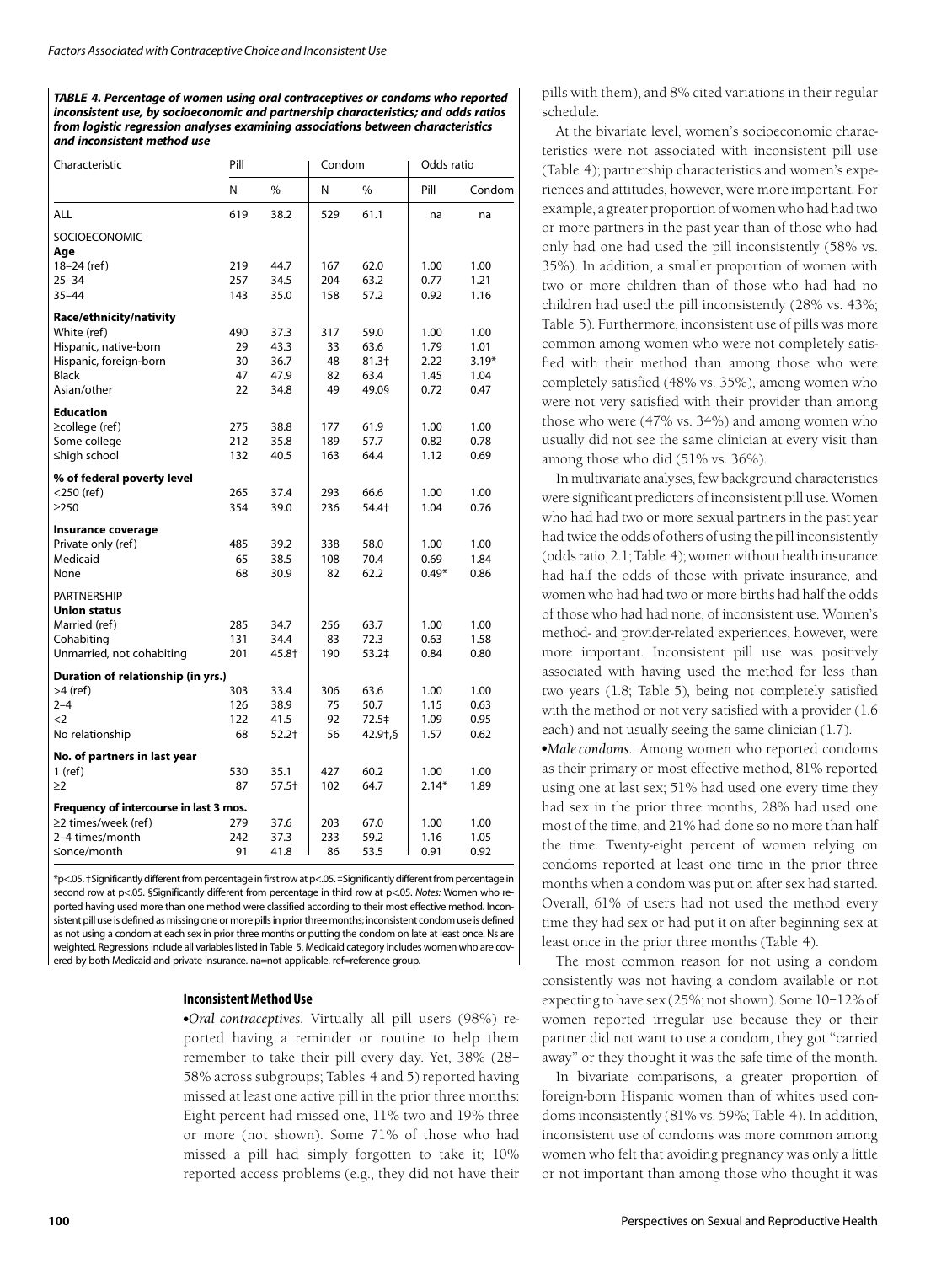very important (77% vs. 58%; Table 5), among women who were using multiple methods than among those who were using only the condom (82–99% vs. 49%), among women who had been using condoms for less than two years than among those using the method five or more years (69% vs. 56%), and among women who were not completely satisfied with the method than among those who were (66% vs. 55%).

In multivariate analysis, only one background characteristic—race and ethnicity—was associated with inconsistent condom use: Foreign-born Hispanic women had more than three times the odds of whites of using condoms inconsistently (odds ratio, 3.2; Table 4). And unlike inconsistent pill use, inconsistent condom use was associated with women's experiences with unintended pregnancy and attitudes about pregnancy: Having had an unintended pregnancy was negatively associated with using condoms inconsistently (0.6; Table 5), and believing that avoiding pregnancy was only a little or not important was positively associated with inconsistent use (2.6). But like inconsistent pill use, inconsistent condom use was positively associated with using the method for fewer than two years and with being not completely satisfied with it (1.9 each).

Finally, among the 18% of condom users who reported alternating between condoms and other less effective methods, almost all reported not using condoms all the time—resulting in extremely elevated odds of inconsistent use (odds ratio, 77.8). However, even among the 10% of condom users who reported simultaneously using condoms with another method, the odds of inconsistent use were elevated (6.3).\*

## Nonsignificant Findings

In preliminary analyses, several additional variables had associations, in the expected directions, with the dependent variables. For example, a greater proportion of women who were worried about their risk of contracting HIV than of those who were not worried were using condoms (37% vs. 30%). In addition, use of long-acting methods was more common among women who felt that communication with their partner about contraception was inadequate or who reported that their partners insisted on sex when they were not interested than among others (24% vs. 17% for both variables); inconsistent pill use also was more common among women reporting unwelcome sex than among others (49% vs. 36%). Typically, these characteristics were also strongly associated with other variables in our model (e.g., race and ethnicity or marital status) and therefore had no association with method choice or consistency of use in a multivariate model. Measures of women's and their partners' expectations for additional childbearing, including a category for those who were unsure or who reported disagreement with their partners, were not associated with method choice or consistency of use in either bivariate or multivariate analyses.

TABLE 5. Percentage of women using oral contraceptives or condoms who reported inconsistent use, by pregnancy-, method- and provider-related experiences and attitudes; and odds ratios from logistic regression analyses examining associations between experiences and attitudes and inconsistent method use

| Experience or attitude                             | Pill |       | Condom |         | Odds ratio |           |  |
|----------------------------------------------------|------|-------|--------|---------|------------|-----------|--|
|                                                    | N    | $\%$  | N      | $\%$    | Pill       | Condom    |  |
| ALL                                                | 619  | 38.2  | 529    | 61.1    | na         | na        |  |
| PREGNANCY                                          |      |       |        |         |            |           |  |
| <b>Parity</b>                                      |      |       |        |         |            |           |  |
| $0$ (ref)                                          | 318  | 42.6  | 199    | 58.8    | 1.00       | 1.00      |  |
| 1                                                  | 121  | 41.3  | 119    | 65.5    | 1.06       | 1.04      |  |
| $\geq$ 2                                           | 180  | 28.3† | 211    | 60.7    | $0.50*$    | 0.82      |  |
| No. of unintended pregnancies                      |      |       |        |         |            |           |  |
| $0$ (ref)                                          | 429  | 38.0  | 205    | 63.4    | 1.00       | 1.00      |  |
| $\geq$ 1                                           | 191  | 38.4  | 324    | 57.6    | 1.40       | $0.57*$   |  |
| Importance of avoiding pregnancy                   |      |       |        |         |            |           |  |
| Very (ref)                                         | 423  | 39.0  | 352    | 57.7    | 1.00       | 1.00      |  |
| Somewhat                                           | 139  | 38.1  | 86     | 58.6    | 1.16       | 0.92      |  |
| A little/not                                       | 57   | 32.8  | 91     | 76.7†,‡ | 0.86       | $2.58**$  |  |
| Fatalistic attitude toward pregnancy/birth control |      |       |        |         |            |           |  |
| Disagree/neutral (ref)                             | 477  | 40.0  | 372    | 57.3    | 1.00       | 1.00      |  |
| Agree                                              | 142  | 32.4  | 157    | $70.1+$ | 0.81       | 1.48      |  |
| <b>METHOD</b>                                      |      |       |        |         |            |           |  |
| Dual method use                                    |      |       |        |         |            |           |  |
| No (ref)                                           | 431  | 35.7  | 384    | 49.0    | 1.00       | 1.00      |  |
| $\geq$ 2 methods together                          | 130  | 40.5  | 51     | 82.4+   | 1.26       | $6.33***$ |  |
| $\geq$ 2 methods switching                         | 58   | 50.8  | 94     | 98.9†,‡ | 1.45       | 77.79***  |  |
| Duration of current method use (in yrs.)           |      |       |        |         |            |           |  |
| $2$                                                | 144  | 48.6  | 163    | 68.7    | $1.78*$    | $1.91*$   |  |
| $2 - 4$                                            | 175  | 34.9† | 130    | 59.7    | 0.89       | 1.42      |  |
| $\geq$ 5 (ref)                                     | 296  | 34.8† | 232    | 56.0+   | 1.00       | 1.00      |  |
| Satisfied with method in past year                 |      |       |        |         |            |           |  |
| Completely (ref)                                   | 456  | 34.9  | 242    | 55.4    | 1.00       | 1.00      |  |
| Not completely                                     | 161  | 48.1+ | 286    | 66.1+   | $1.56*$    | $1.91**$  |  |
| <b>PROVIDER</b>                                    |      |       |        |         |            |           |  |
| <b>Type of provider</b>                            |      |       |        |         |            |           |  |
| Private doctor (ref)                               | 431  | 37.4  | 297    | 57.7    | 1.00       | 1.00      |  |
| Clinic                                             | 179  | 40.2  | 138    | 67.6    | 1.01       | 1.39      |  |
| None                                               | 9    | 44.4  | 94     | 61.7    | 0.43       | 1.43      |  |
| Satisfied with provider                            |      |       |        |         |            |           |  |
| Very (ref)                                         | 403  | 33.5  | 326    | 61.0    | 1.00       | 1.00      |  |
| Not very                                           | 216  | 46.8+ | 203    | 61.1    | $1.59*$    | 0.94      |  |
|                                                    |      |       |        |         |            |           |  |
| Usually see same clinician                         |      |       |        |         |            |           |  |
| Yes/ no visit (ref)                                | 514  | 35.6  | 431    | 60.3    | 1.00       | 1.00      |  |
| No                                                 | 106  | 50.9† | 98     | 64.6    | $1.67*$    | 0.99      |  |
| Model R <sup>2</sup> (Nagelkerke)                  | na   | na    | na     | na      | 0.159      | 0.405     |  |

\*p<.05. \*\*p<.01. \*\*\*p<.001. †Significantly different from percentage in first row at p<.05. ‡Significantly different from percentage in second row at p<.05. Notes: Women who reported having used more than one method were classified according to their most effective method. Inconsistent pill use is defined as missing one or more pills in prior three months; inconsistent condom use is defined as not using a condom at each sex in prior three months or putting the condom on late at least once. Ns are weighted. Regressions include all variables listed in Table 4. na=not applicable. ref=reference group.

## **DISCUSSION**

Success in preventing unintended pregnancies requires long periods of effective contraceptive use; success, however, is also influenced by method type and adherence to the method's requirements for consistent and correct use. Many women of reproductive age and their

<sup>\*</sup>We reran the regression predicting inconsistent condom use after excluding women who reported alternating between methods; the findings for all other predictors in the model remained the same.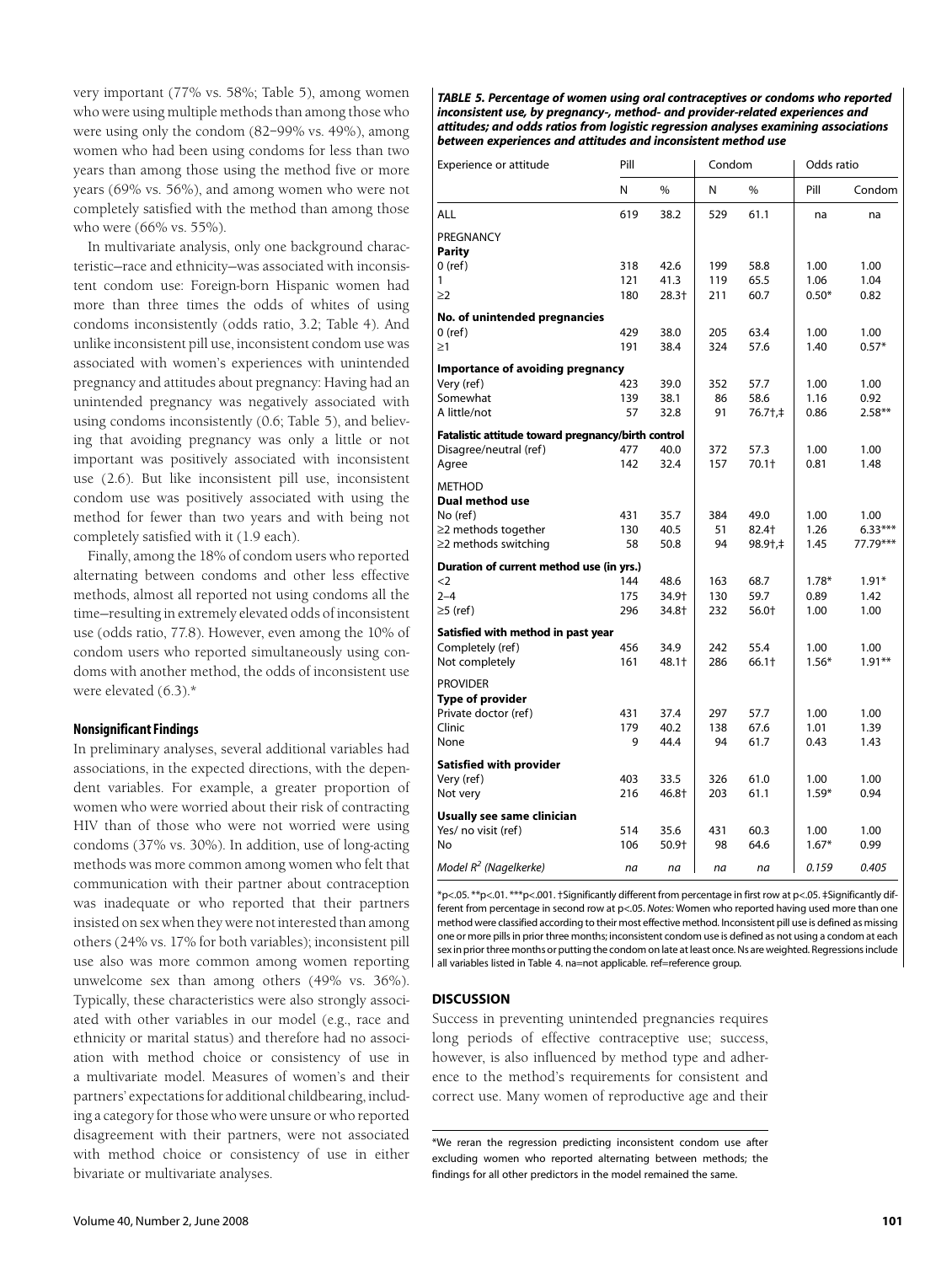partners who have had all the children they want choose sterilization (47% of women aged 40–44 rely on this method).<sup>1</sup> Others, including all couples who think they might want to have a child or another child, must choose among reversible contraceptive methods—a choice often driven by women's socioeconomic, demographic and partnership characteristics.

Women who choose long-acting methods have the lowest probability of experiencing method failure.<sup>10,41</sup> Not surprisingly, in this study, reversible method users who were strongly motivated to avoid method failure because they had had an unintended pregnancy or had already had children were more likely than others to choose these methods. The association of long-acting method use with disadvantage (low education and minority race or ethnicity) is likely influenced by a number of factors, including familiarity with these methods and their availability from publicly funded clinics. On the other hand, disadvantaged women were less likely than others to choose oral contraceptives, reflecting the greater likelihood of minority women's using long-acting methods or condoms, as well as the greater likelihood of privately insured women's choosing the pill. Women were more likely to choose condoms if they were unmarried, and were more likely to choose periodic abstinence or withdrawal if they were aged 35 or older or had infrequent sex; these findings at least partially reflect differing contraceptive needs during different types or phases of partnerships.

Although variation in method choice may reflect differences in the availability of methods from the providers serving different groups of women, it may also reflect access issues related to differing costs of methods. The likelihood of using condoms or other methods was elevated among women who reported not liking other options and those who would have switched methods if not for the cost. Dislike of and dissatisfaction with methods, as well as lack of access to the full range of methods, may steer some women—particularly those who are disadvantaged—toward methods that typically have relatively high use-failure rates. These associations are consistent with prior findings about subgroups of women more likely to have unintended pregnancies.<sup>2</sup>

Clearly, there is a need for continued contraceptive research and development to expand method options. In addition, to ensure that all women are able to choose a method unhindered by cost, continued and increased funding for public-sector family planning programs is needed, as well as coverage of all available methods within private health insurance plans.

In our analyses, few socioeconomic and demographic characteristics were associated with consistency of use; however, attitudes toward and experience with pregnancy were strongly associated with both method choice and consistency of use. Weaker motivation to avoid pregnancy was linked to choosing less effective methods and inconsistent method use, both of which are likely to lead to reduced success in pregnancy prevention. This is consistent with prior results showing a strong association between women's motivation to avoid pregnancy and gaps in contraceptive use.<sup>50</sup> Federal guidelines for improving preconception care recommend that primary care visits for all women of reproductive age routinely include risk assessment and counseling about current pregnancy intentions, with a goal of providing contraceptives to women who do not intend to conceive and of promoting preconception care strategies if and when women want to become pregnant.<sup>54</sup> Information about the association between weak motivation to avoid pregnancy and contraceptive behaviors likely linked with unintended pregnancy should be included in such counseling—as well as in other venues where pregnancy prevention is discussed—to help women with ambivalent attitudes to understand their elevated risk of pregnancy while using contraceptives and to plan appropriately, with either more vigilant contraceptive practice, preconception care or both. Additional research exploring how and why women using contraceptives vary in their attitudes about pregnancy prevention would be useful.

Initiation of long-acting contraceptives and pills requires contact with a medical provider, and this contact can have long-term implications for successful method use. Women using oral contraceptives were more likely to take their pills consistently if they were very satisfied with their provider and if they usually saw the same clinician than otherwise. Users of coitus-related methods may need both information and education about relative effectiveness of method choices and more support for successful use. Our finding of a higher level of inconsistent use among condom users than among pill users is consistent with higher use-failure rates seen in national data,<sup>39,41</sup> and suggests that perfect use is more difficult with coitus-related methods like the condom. In addition, less consistent method use in the first two years indicates the need for interventions that help women establish good method-use behaviors in the initial months of use.

Many couples use more than one method. In our study, the fact that women who simultaneously used condoms and another less effective method had elevated odds of inconsistent condom use suggests that it is important for clinicians and others counseling women to discuss strategies for successful dual method use. Counselors need to emphasize the importance of consistent and correct use of all methods, regardless of whether the methods are used for pregnancy prevention, STD prevention or both.

#### Study Limitations

Our study had several limitations. Our measures of inconsistent use for women who were using two or more methods—particularly those using condoms—do not necessarily reflect inconsistent contraceptive coverage. We tried to control for this by separating condom users into those who were alternating between using the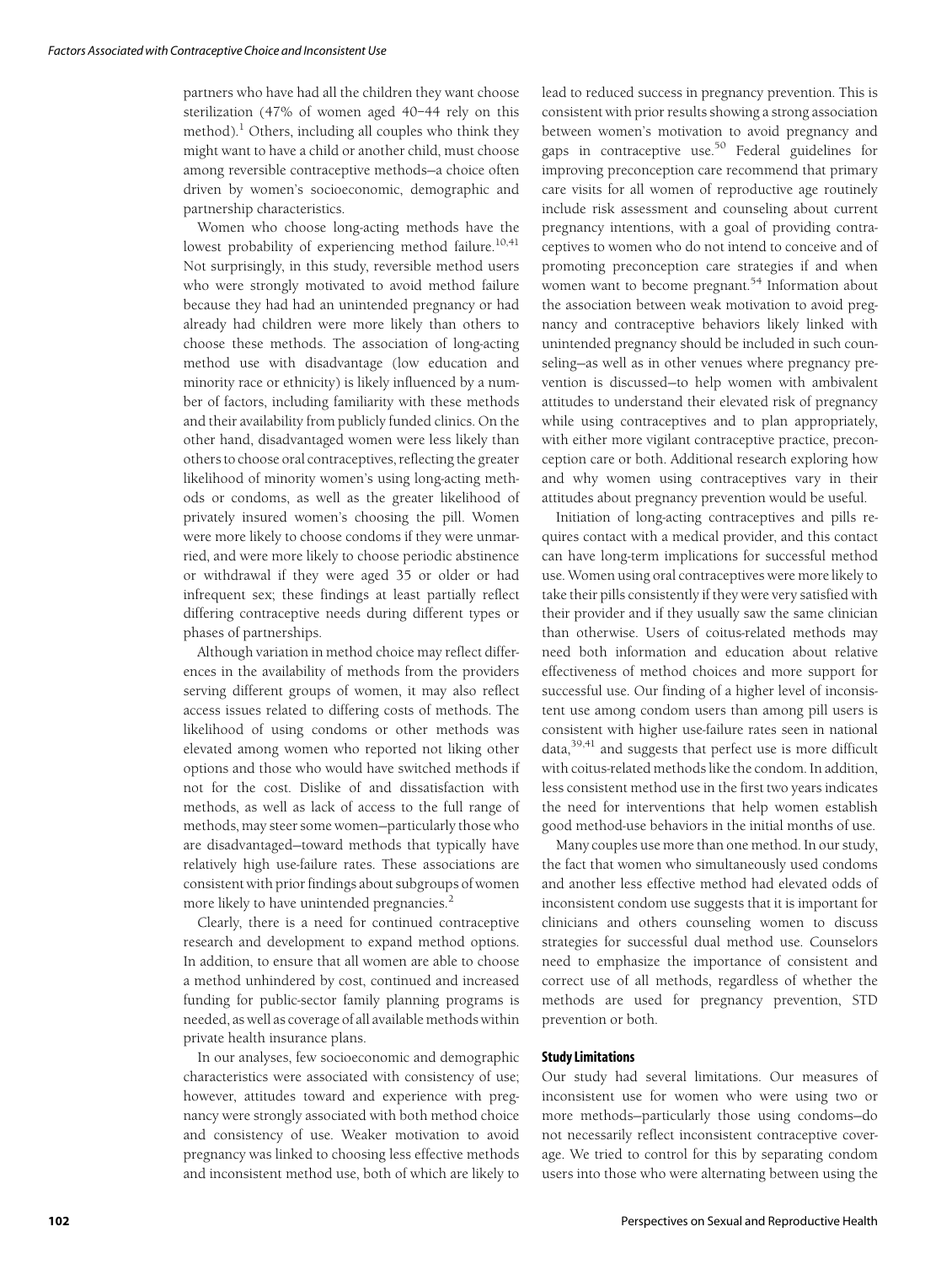condom and another method (18%), those using the condom and another method simultaneously (10%) and those using the condom alone (72%). For those who alternated methods, however, we had no information regarding whether they used at least one method every time they had intercourse. This may have resulted in an overstatement of inconsistent total use among some women, but did not affect our conclusions regarding which factors are associated with inconsistent use (the same predictors were significant in a model that excluded women reporting alternating method use). In addition, for some method combinations (e.g., condoms plus periodic abstinence), the distinction between alternating and simultaneous use may not have been reported consistently by all respondents.

Response error, recall bias and nonresponse bias also may have affected our results; these limitations and our efforts to mitigate them have been discussed in detail previously.49,50 In particular, our analyses may have been affected by reporting bias related to consistency of use. Women typically report fewer episodes of inconsistent method use than electronic monitoring identifies.<sup>6,27</sup> It is not clear whether or how our consistency results might have been affected by underestimation of the dependent variable.

Finally, because we used cross-sectional, retrospective data, we could not determine whether women's attitudes and experiences preceded their method choice or their recent inconsistent use. However, we believe that women's reports of their attitudes and experiences likely reflect (and can be used as a proxy for) attitudes and experiences that were relevant at the time they chose their current method or used it inconsistently.

## Conclusion

The high levels of unintended pregnancy seen in national data among contraceptive users<sup>2</sup> and the parallel high levels of inconsistent method use reported by women in this study are troubling, but not surprising. Our findings suggest that certain groups of women—those less motivated to prevent pregnancy or less satisfied with contraceptive choices, for example—may be at high risk of contraceptive failure, because of both their choice of less effective methods and their inconsistent use. Providers may need to pay greater attention to women who use nonprescription methods, offering them instruction and support for consistent use. Given the inherent difficulty of using any method consistently and correctly over one's entire reproductive life, providers should counsel all women on an ongoing basis—not just when they are beginning method use—about using backup methods, including emergency contraception, using dual methods or avoiding sex whenever they have been inconsistent in their use of hormonal methods.

The paths to improvement include helping women and their partners choose methods they like, facilitating contraceptive users' switching between methods and

supporting their use of more effective methods. They also include expanding the contraceptive options that are available and accessible to potential users and extending the mandate of contraceptive care beyond method provision to include ongoing support and assessment of contraceptive needs throughout women's reproductive lives. This is a role for contraceptive providers, as well as for others who provide information, education and counseling about sexuality and reproductive health.

#### **REFERENCES**

1. Mosher W et al., Use of contraception and use of family planning services in the United States, 1982–2002, Advance Data from Vital Statistics, 2004, No. 350, p. 18, Table 4.

2. Finer LB and Henshaw SK, Disparities in rates of unintended pregnancy in the United States, 1994 and 2001, Perspectives on Sexual and Reproductive Health, 2006, 38(2):90–96.

3. Hatcher RA et al., Contraceptive Technology, 19th ed., New York: Ardent Media, 2007.

4. Playle JF, Concepts of compliance: understandings and approaches, British Journal of Family Planning, 2000, 26(4):213–219.

5. Miller NH et al., The multilevel compliance challenge: recommendations for a call to action, Circulation, 1997, 95(4):1085–1090.

6. World Health Organization (WHO), Adherence to Long-Term Therapies: Evidence for Action, Geneva: WHO, 2003, p. 7.

7. Potter L et al., Measuring compliance among oral contraceptive users, Family Planning Perspectives, 1996, 28(4):154–158.

8. Peterson LS et al., Women's efforts to prevent pregnancy: consistency of oral contraceptive use, Family Planning Perspectives, 1998, 30(1):19–23.

9. Branden PS, Contraceptive choice and patient compliance: the health care provider's challenge, Journal of Nurse Midwifery, 1998, 43(6):471–482.

10. Trussell J, Contraceptive failure in the United States, Contraception, 2004, 70(2):89–96.

11. Keller A, Contraceptive acceptability research: utility and limitations, Studies in Family Planning, 1979, 10(8/9):230–237.

12. Ajzen I and Fishbein M, Understanding Attitudes and Predicting Social Behavior, Englewood-Cliffs, NJ: Prentice-Hall, 1980.

13. Jaccard J et al., Individual differences in attitude-behavior consistency: the prediction of contraceptive behavior, Journal of Applied Social Psychology, 1990, 20(7):575–617.

14. Severy LJ and Silver SE, Two reasonable people: joint decisionmaking in contraceptive choice and use, in: Severy LJ, ed., Advances in Population Psychosocial Perspectives, vol. 1, London: Jessica Kingsley Publishers, 1994, pp. 207–227.

15. Bulatao R, Toward a framework for understanding contraceptive method choice, in: Bulatao R, Palmore J and Ward S, eds., Choosing a Contraceptive: Method Choice in Asia and the United States, Boulder, CO: Westview Press, 1989, pp. 277–304.

16. Heise LL, Beyond acceptability: reorienting research on contraceptive choice, in: Ravindran TKS, Berer M and Cottingham J, eds., Beyond Acceptability: Users' Perspectives on Contraception, London: Reproductive Health Matters, 1997, pp. 6–13.

17. Nettleman MD et al., Reasons for unprotected intercourse: analysis of the PRAMS survey, Contraception, 2007, 75(5):361–366.

18. Bartz D et al., Pregnancy intentions and contraceptive behaviors among adolescent women: a coital event level analysis, Journal of Adolescent Health, 2007, 41(3):271–276.

19. Kowaleski-Jones L and Mott FL, Sex, contraception and childbearing among high-risk youth: do different factors influence